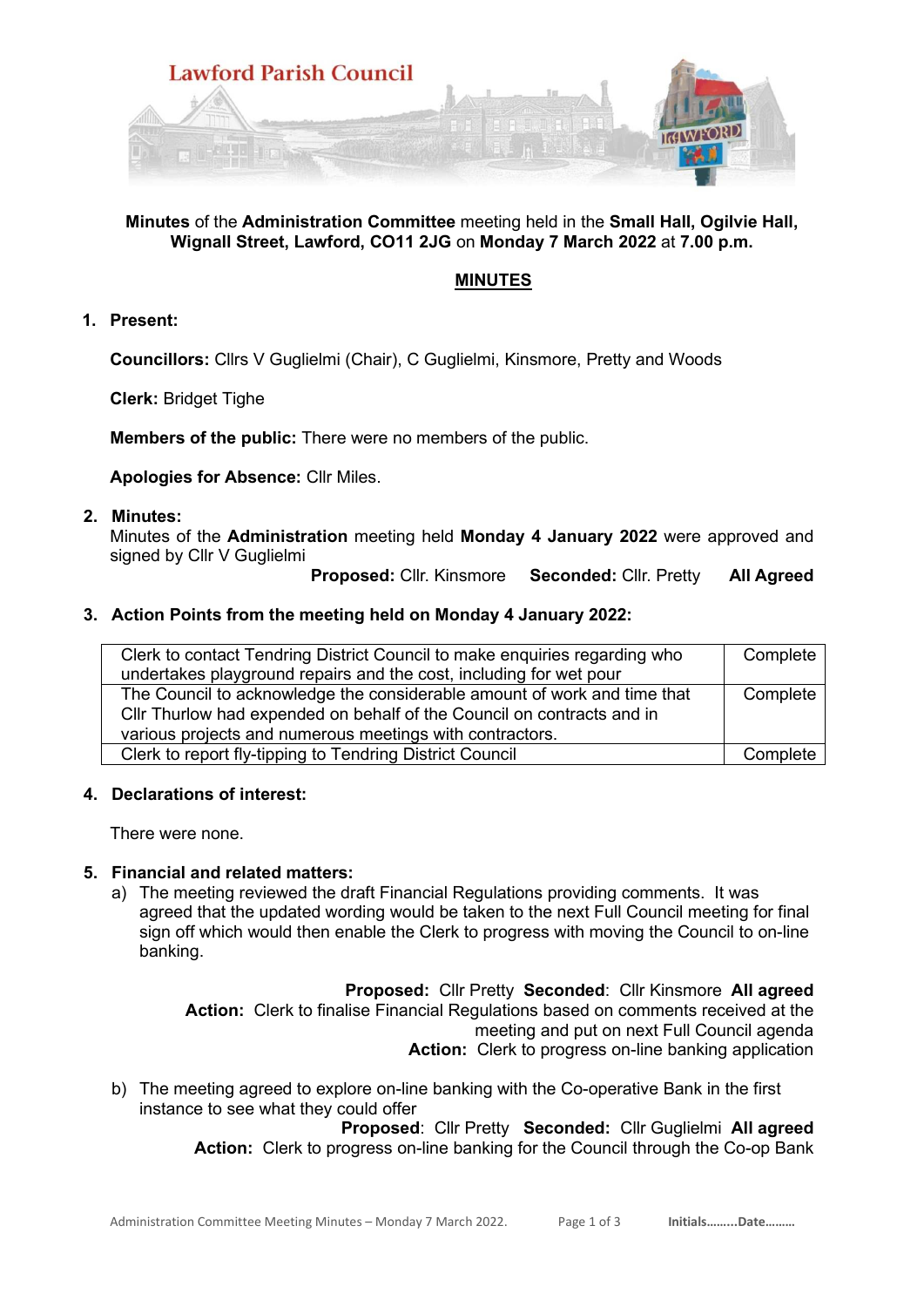c) It was agreed that the preferred process for on-line banking would be for the Clerk to initiate payment and then one of three councillors to approve. It was agreed the verifying councillors would be the Chair, Vice-Chair and one other.

**Proposed**: Cllr Guglielmi **Seconded**: Cllr Woods **All agreed** 

d) Jubilee Tree Planting was discussed based on the nominations received from councillors regarding the type of tree and location. It was agreed, given the very tight timescale, the Clerk would contact Hedging Plants Direct in Dedham to ask for a quote to provide the tree and plant it.

> **Proposed**: Cllr Guglielmi **Seconded**: Cllr Pretty **All agreed Action:** Clerk to contact Hedging Plants Direct

e) There were no other items councillors wished to raise or discuss.

### **6. Personnel:**

a) It was agreed that the meeting would look at the new policies: Disciplinary, Grievance, Lone Working, Sickness Absence in following meetings.

> **Proposed:** Cllr Kinsmore **Seconded:** Cllr Woods **All agreed Action**: Clerk to put the updated policies on subsequent agendas

b) There were no other items the councillors wished to raise or discuss.

### **7. Legal Updates:**

- a) There were no updates received
- b) There were no other items the councillors wished to raise or discuss.

#### 8. **Items Committee may wish to raise, discuss, or take** forward:

a) **LGPS Pension Scheme** The process for the Council joining the Local Government Pension Scheme [LGPS] was discussed including the requirement for a resolution specifying which employees are to become pensionable. A seven days' notice period is required of the Council's intention to pass the resolution. It was agreed that the Clerk could put a notification of this resolution in the notice boards.

> **Proposed**: Cllr Guglielmi **Seconded**: Cllr Pretty **All agreed**

**Action:** Clerk to put out notice and add to the next Full Council meeting

b) **2021-22 National Salary Award** This was discussed and agreed. It was agreed to put on the next Full Council meeting so that a final decision could be taken.

> **Proposed**: Cllr Pretty **Seconded**: Cllr Kinsmore **All agreed Action:** Clerk to add to the next Full Council meeting

c) **First Registration of School Lane Land** This was discussed and it was agreed to put on the next Full Council meeting so it could be discussed and agreed.

> **Proposed**: Cllr Woods **Seconded**: Cllr Kinsmore **All agreed Action:** Clerk to add to the next Full Council meeting